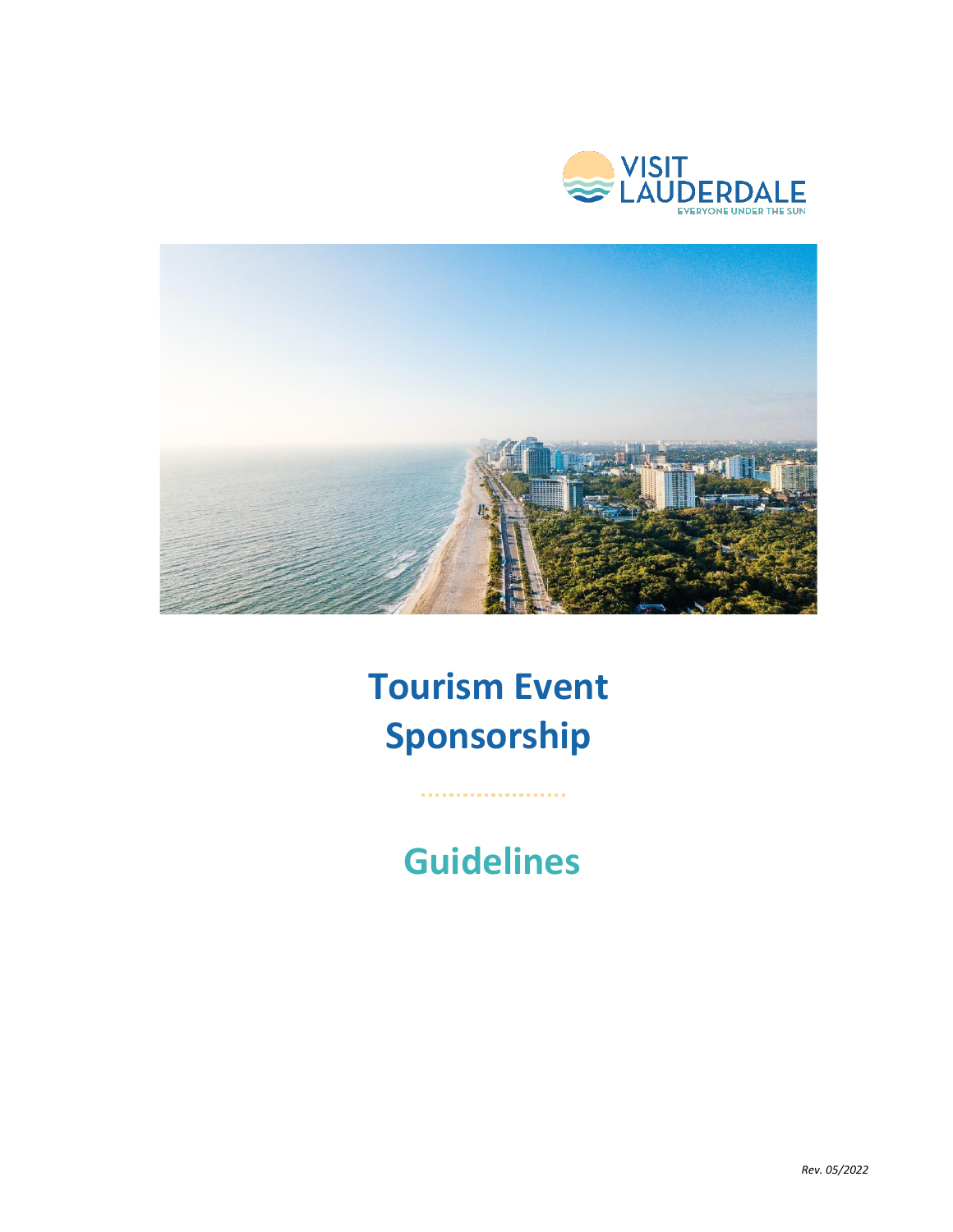

## **Tourism Event Sponsorship Program**

**Purpose:** The Greater Fort Lauderdale Convention & Visitors Bureau (GFLCVB) has created a Tourism Event Sponsorship program for the purpose of awarding monetary and nonmonetary incentives to organizations and entities who are hosting a tourism event. The Event's main purpose must be to attract tourists and visitors to Broward County – resulting in overnight stays at area lodging establishments. The Event should be held within Broward County. Exceptions can be made if the Tourism Event takes place at a location in Miami-Dade County or Palm Beach County and it is anticipated to result in a positive economic impact within Broward County. For the purpose of this program, tourist and visitor are defined as a non-resident of Broward County.

#### **Application Deadline: Organizations submitting a GFLCVB Tourism Event Sponsorship Application are encouraged to submit as soon as possible, but no later than six (6) months PRIOR to the start of the event.**

## **Program Eligibility**

For the purpose of this sponsorship program, a Tourism Event is defined as an organized event with the purpose of attracting tourists and visitors to Broward County – resulting in overnight stays at area lodging establishments. Tourists/visitors are defined as a non-resident of Broward County. The Event organizer is considered the Recipient of the sponsorship, unless stated otherwise in the executed sponsorship agreement between the Event organizer and Broward County.

The GFLCVB team will use several criteria to evaluate eligibility of the proposed Tourism Event. Those criteria will include, but are not limited to:

- Total number of tourists expected to attend the Event, including how the Organizer will measure total attendance and room nights generated during the event;
- Time of year that the Event will take place (i.e., peak season (January-March), shoulder season (April-June and October-December), or low season (July-September);
- Quality of the Event and the attractiveness of the Event to tourists/visitors;
- Quality and quantity of marketing and promotional efforts being made to attract tourists to the Event *and* to Greater Fort Lauderdale as a tourist destination;
- Qualifications, reputation and/or history of the Organizer as it relates to hosting similar events and the positive local economic impact derived from similar events – including total room nights generated;
- Level of support for the Event from the Broward County tourism industry, including but not limited to partnering with local hotels, restaurants and attractions;
- Financial responsibility of the Organizer, including the estimated budget for the Event and consideration of other sources and amount of funding and/or revenue for the Event (i.e. ticket sales, other sponsorships, etc.) and the *viability* of the Event if sponsorship is *not* awarded from the GFLCVB;
- Anticipated economic impact of the Event to Broward County, its municipalities and local businesses;
- Enhancement of Broward County's reputation as an attractive destination for tourists through promotion of the Greater Fort Lauderdale destination;